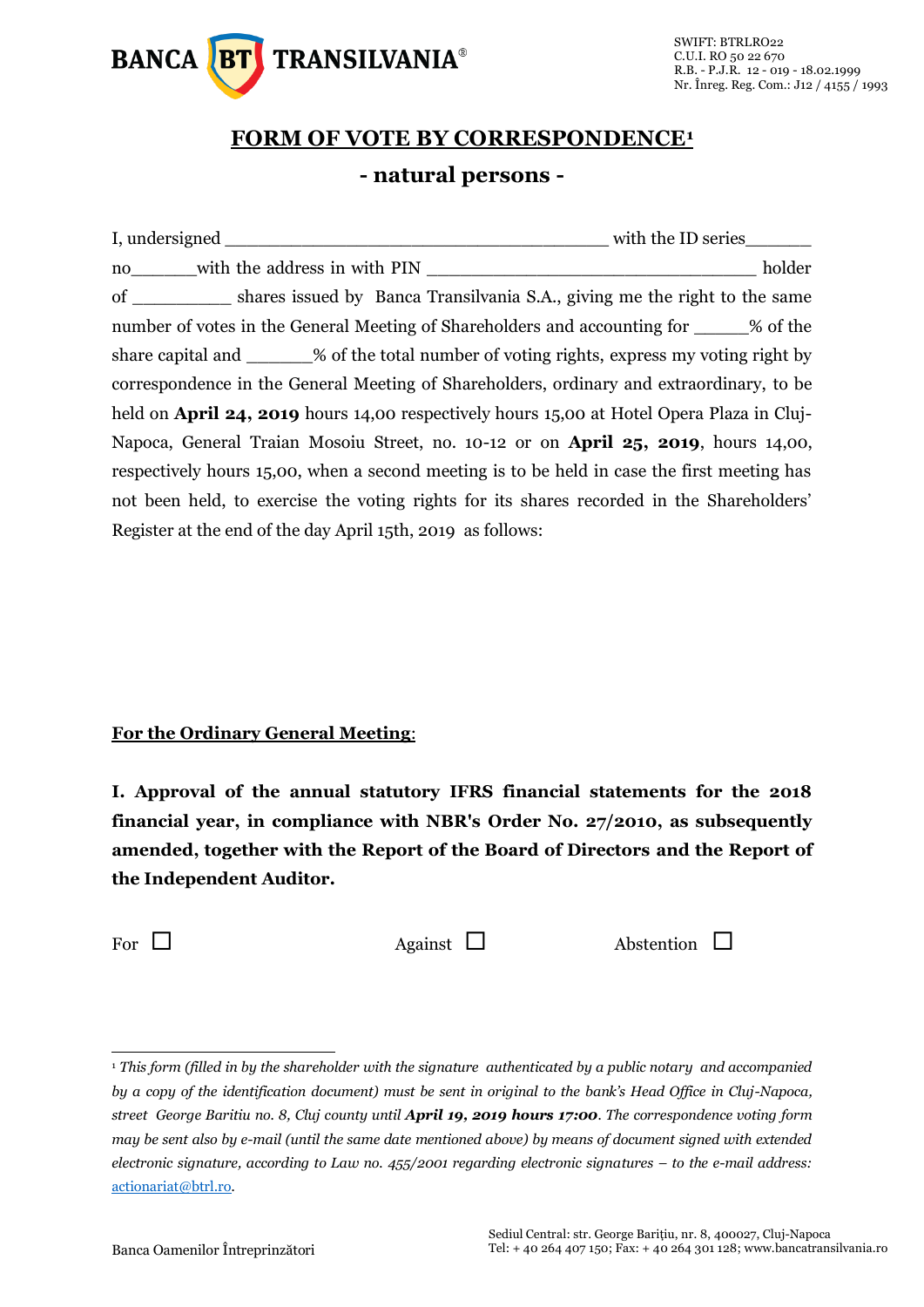

**II. Approval of the net profit distribution in the sum of RON 1,219,390,604 as follows: allocation of the sum of RON 196,188,315 for legal and other reserves, of the sum of RON 1,023,202,289 lei for net profit reserves to be distributed, of which RON 818,565,850 will be paid as dividends. Approval of a gross dividend per share of RON 0.17.**

| For $\Box$                                                                                                                                                                                                                                                                                                                                                                                       | Against $\Box$ |  | Abstention        |  |  |  |  |  |  |  |
|--------------------------------------------------------------------------------------------------------------------------------------------------------------------------------------------------------------------------------------------------------------------------------------------------------------------------------------------------------------------------------------------------|----------------|--|-------------------|--|--|--|--|--|--|--|
| III. Discharge of directors for 2018.                                                                                                                                                                                                                                                                                                                                                            |                |  |                   |  |  |  |  |  |  |  |
| For $\Box$                                                                                                                                                                                                                                                                                                                                                                                       | Against $\Box$ |  | Abstention        |  |  |  |  |  |  |  |
| IV. Approval of the revenue and expenditure budget and the investment plan<br>for 2019 (business plan for 2019).                                                                                                                                                                                                                                                                                 |                |  |                   |  |  |  |  |  |  |  |
| For $\Box$                                                                                                                                                                                                                                                                                                                                                                                       | Against $\Box$ |  | Abstention $\Box$ |  |  |  |  |  |  |  |
| V. Establishing the directors' remuneration for 2019, including the maximum<br>cap of additional remunerations (fixed and variable) granted to directors and<br>managers.                                                                                                                                                                                                                        |                |  |                   |  |  |  |  |  |  |  |
| For $\Box$                                                                                                                                                                                                                                                                                                                                                                                       | Against $\Box$ |  | Abstention $\Box$ |  |  |  |  |  |  |  |
| VI. Approval of the date of June 5th, 2019 as the registration date and of the ex<br>date – June 4th, 2019, for the identification of the shareholders who will benefit<br>from the results of the Ordinary GMS and to whom the effects of the Ordinary<br>GMS Decisions are applicable, including but not limited to the identification of<br>the shareholders who will benefit from dividends. |                |  |                   |  |  |  |  |  |  |  |
| For $\Box$                                                                                                                                                                                                                                                                                                                                                                                       | Against $\Box$ |  | Abstention        |  |  |  |  |  |  |  |
| VII. Approval of the date of June 14th, 2019 as the payment date for dividend<br>distribution.                                                                                                                                                                                                                                                                                                   |                |  |                   |  |  |  |  |  |  |  |
|                                                                                                                                                                                                                                                                                                                                                                                                  |                |  |                   |  |  |  |  |  |  |  |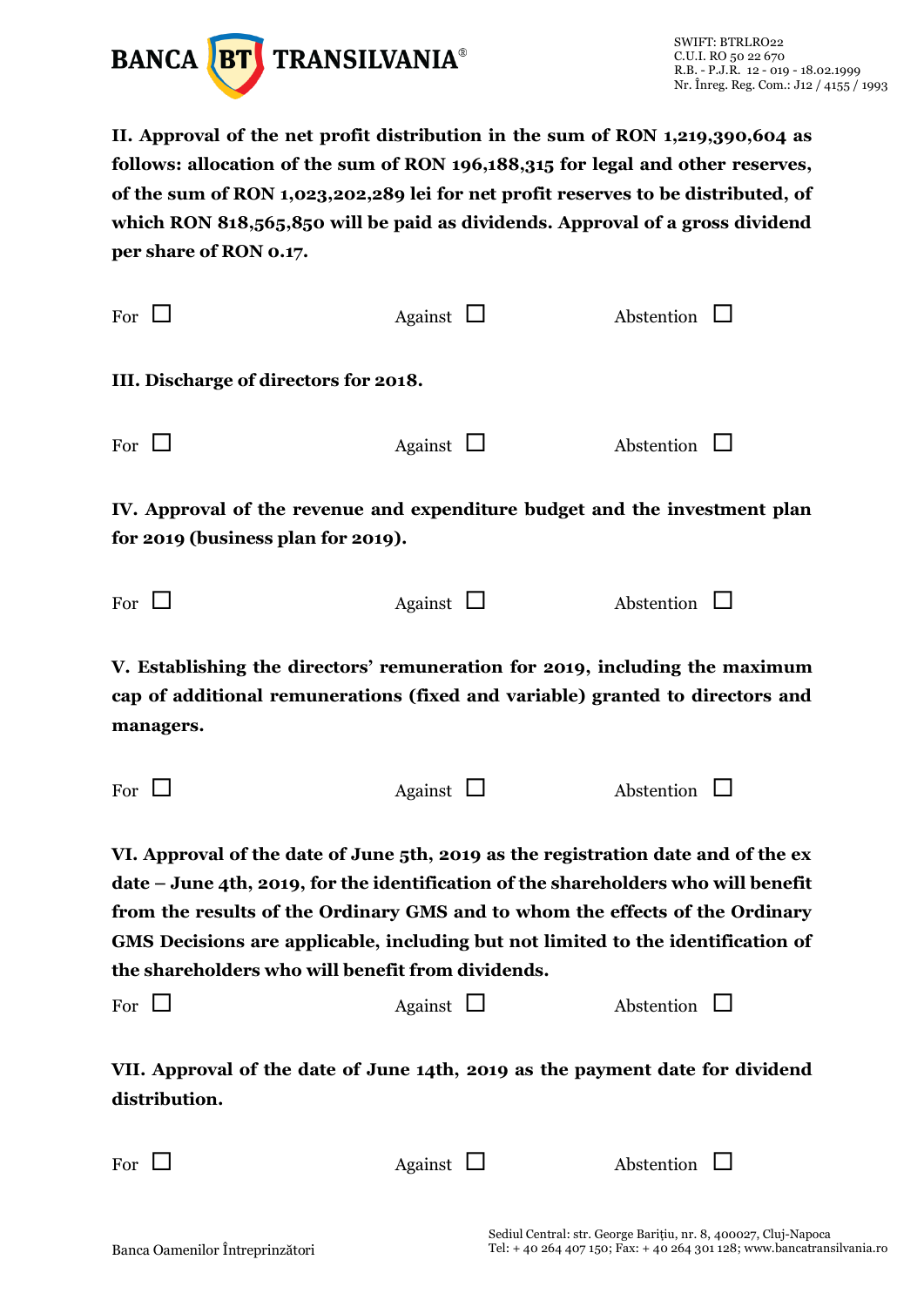

**VIII. Approval of the mandates for the Board of Directors and for its individual members to carry out the decisions adopted by the Ordinary General Meeting of Shareholders.**

For  $\Box$  Against  $\Box$  Abstention  $\Box$ 

**For the Extraordinary General Meeting**:

**I. Increase of the share capital with the amount of RON 400,824,754 by issuing 400,824,754 new shares, at a nominal value of RON 1/share as well a mandate to the Board of Directors in order to determine the price at which the fractions of shares will be compensated following the application of the algorithm and the rounding of the results, in accordance with the applicable legal provisions.**  *The increase in the share capital will be carried out through the capitalization of reserves from the net profit of the year 2018 and the reserves from net profit of the previous years in amount of RON 400,824,754, by issuing a number of 400,824,754 shares, with a nominal value of RON 1/share in the benefit of the shareholders registered with the Shareholding Register held by the Central Depository at the registration date that will be established by the GSM (proposed date August 2nd, 2019).*

For  $\Box$  Against  $\Box$  Abstention  $\Box$ 

**II. Approval of the share buyback by the Bank, in accordance with the applicable legal provisions, under the following terms and conditions: up to 35,000,000 shares (0,7268% of the total shares included in the share capital) with a nominal value of RON 1/share at a minimum price equal to the market price on BSE at the moment of the buyback and a maximum price of RON 4 for a period of maximum 18 months as of the publishing date of the EGMS resolution in the Official Gazette of Romania, Part IV, part of a stock option plan with the purpose of implementing a remuneration program and a personnel incentive program for a period of at least 3 years as well as the**